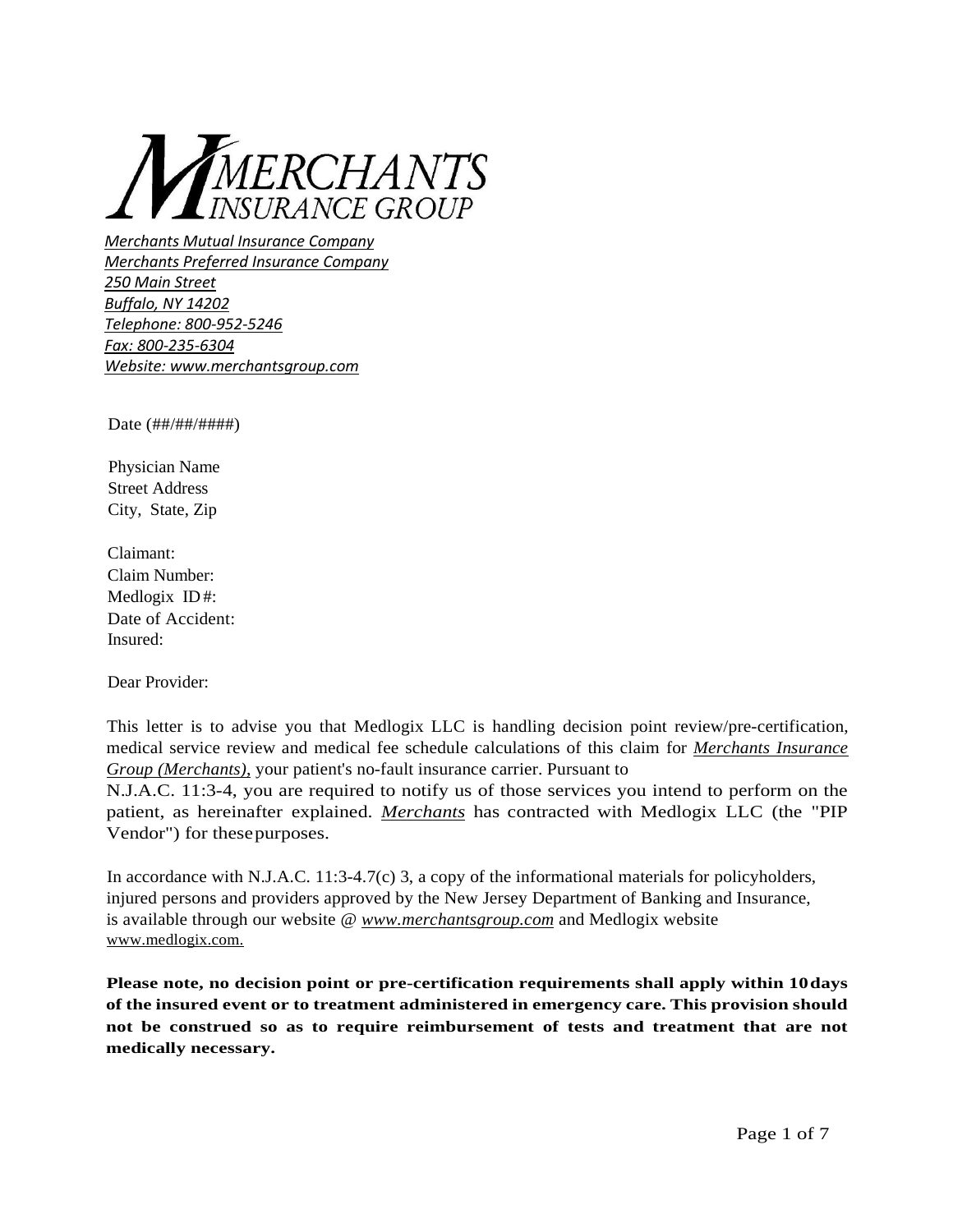#### **CARE PATHS/DECISION POINT REVIEW**

As mentioned above, pursuant to N.J.A.C. 11:3-4, the New Jersey Department of Banking and Insurance (the "Department") has published standard courses of treatment, **Care Paths**, for soft tissue injuries of the neck and back, collectively referred to as the "Identified Injuries". N.J.A.C. 11:3-4 also establishes guidelines for the use of certain diagnostic tests. The Care Paths provide that treatment be evaluated at certain intervals called **Decision Points**. At Decision Points, you must provide us information about further treatment you intend to provide. This is called **Decision Point Review**. In addition, the administration of any test listed in N.J.A.C. 11:3-4.5(b) 1-10 also requires Decision Point Review, regardless of the diagnosis. If you fail to submit requests for Decision Point Reviews or fail to provide clinically supported findings that support the request, payment of your bills will result in a co-payment of 50% (in addition to any deductible or co- payment that applies under the policy) of the eligible charge for medically necessary services. The **Care Paths** and accompanying rules are available on the Internet at the Department's website at [www.nj.gov/dobi/aicrapg.htm o](http://www.nj.gov/dobi/aicrapg.htm)r can be obtained by contacting Medlogix @ 1 (877) 258-CERT(2378).

#### **MANDATORY PRE-CERTIFICATION**

If your patient does not have an Identified Injury, you are required to obtain pre-certification of all the services listed below. If you fail to submit requests for the pre-certification of all the services listed below or fail to provide clinically supported findings that support the request, payment of your bills will result in a co-payment of 50% (in addition to any deductible or co-payment that applies under the policy) of the eligible charge for medically necessary services. You are encouraged to maintain communication with Medlogix on a regular basis as pre-certification requirements may change. Precertification is mandatory as to any of the following medical services once 10 days have elapsed since the accident:

- (a) non-emergency inpatient and outpatient hospital care
- (b) non-emergency surgical procedures
- (c) extended care rehabilitation facilities
- (d) outpatient care for soft tissue/disc injuries of the insured person's neck, back and related structures not included within the diagnoses covered by the Care Paths
- (e) physical, occupational, speech, cognitive or other restorative therapy or other body part manipulationexceptthatprovidedforIdentifiedInjuriesinaccordancewithDecisionPoint Review
- (0 outpatient psychological/psychiatric testing and/or services
- (g) all pain management services except as provided for identified injuries in accordance with decision point review
- (h) home health care
- (i) non-emergency dental restoration
- (j) temporomandibular disorders; any oral facial syndrome
- (k) infusion therapy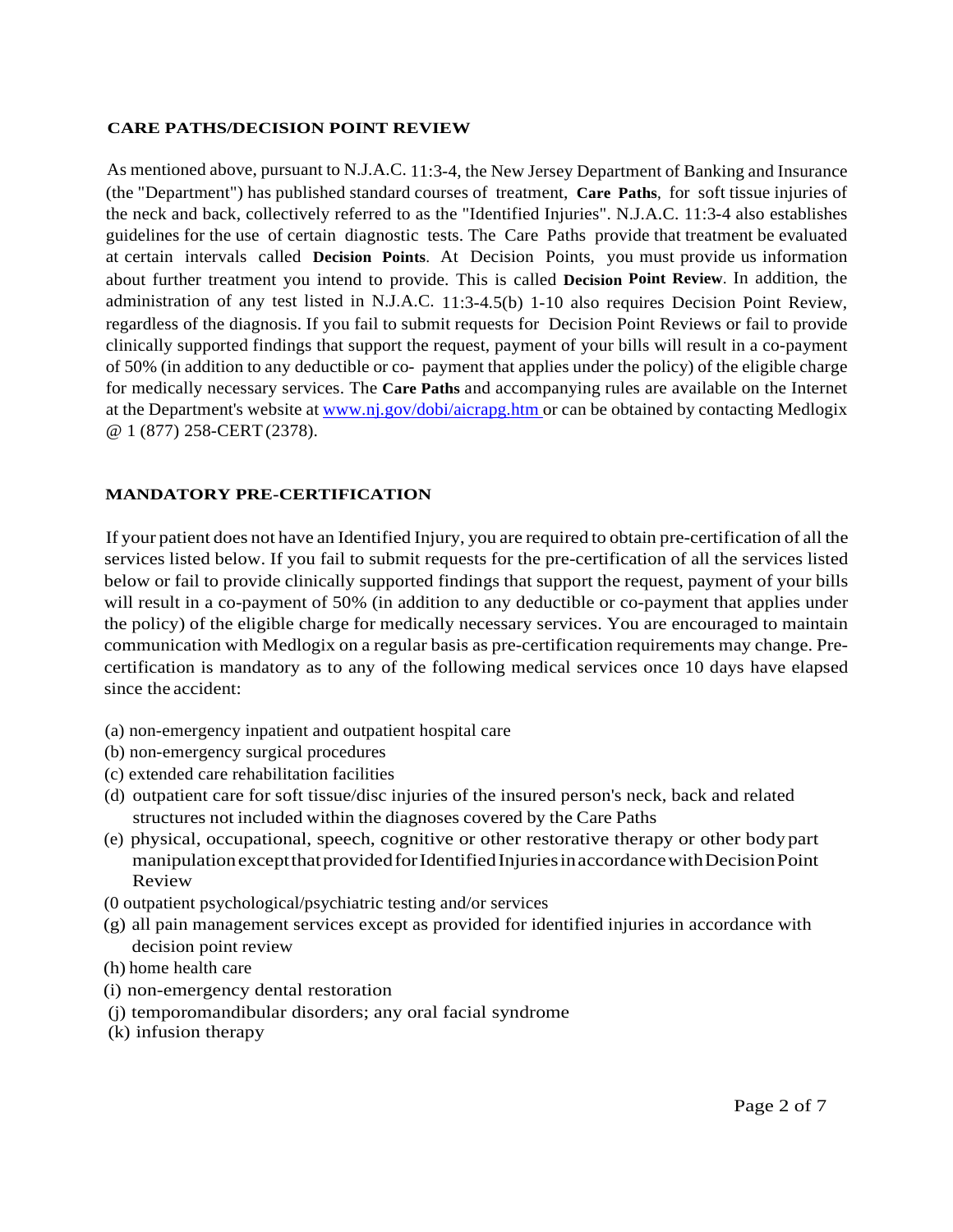*(1)* Durable medical equipment (including orthotics and prosthetics) with a cost or monthly rental in excess of *\$50.00.*

- (m) Acupuncture
- (n) Compound Drugs and compounded prescriptions

(o) Schedule II, III and IV Controlled Substances, as defined by the Drug

Enforcement Administration (DEA), when prescribed in combination or succession for more than three (3) months

## **HOW TO SUBMIT DECISION POINT REVIEW/PRE-CERTIFICATION REQUESTS**

Medlogix Hours of Operation — 7:00 AM to 7:00 PM EST Monday through Friday (excluding legal holidays)

In order for Medlogix to complete the review, you are required to submit all requests on the "Attending Physicians Treatment Plan" form. A copy of this form can be found on the DOBI web site [www.nj.gov/dobi/aicrapg.htm,](http://www.nj.gov/dobi/aicrapg.htm) Medlogix's website [www.medlogix.com](http://www.medlogix.com/) or by contacting Medlogix @ (877) 258-CERT (2378).

Please return this completed form, along with a copy of your most recent/appropriate progress notes and the results of any tests relative to the requested services to Medlogix via fax at (856) 910-2501 or mail to the following address: Medlogix LLC, 300 American Metro Blvd., Suite 170, Hamilton, NJ 08619, ATTN.: Pre-Certification Department. Its phone number is (877) 258-CERT (2378).

The review will be completed within three (3) business days of receipt of the necessary information and notice of the decision will be communicated to your office by telephone and/or confirmed in writing. If you are not notified within 3 business days, you may continue your test or course of treatment until such time as the final determination is communicated to you. Similarly, if an independent medical examination should be required, you may continue your tests or course of treatment until the results of the examination become available.

## **Denials of decision point review and pre-certification requests on the basis of medical necessity shall be the determination of a physician. In the case of treatment prescribed by a dentist, the denial shall be by a dentist.**

To clarify the Medlogix processing time, the definition of days is as follows: "Days" means calendar days unless specifically designated as business days.

- 1. A calendar and business day both end at the time of the close of business hours (7:00 PM EST Monday through Friday (excluding legal holidays).
- 2. In computing any period of time designated as either calendar or business days, the day from which the designated period of time beginsto run shall not be included. The last day of a period of time designated as calendar or business day is to be included unless it is a Saturday, Sunday, or legal holiday, in which event the period runs until the end of the next day which is neither a Saturday, Sunday or legal holiday.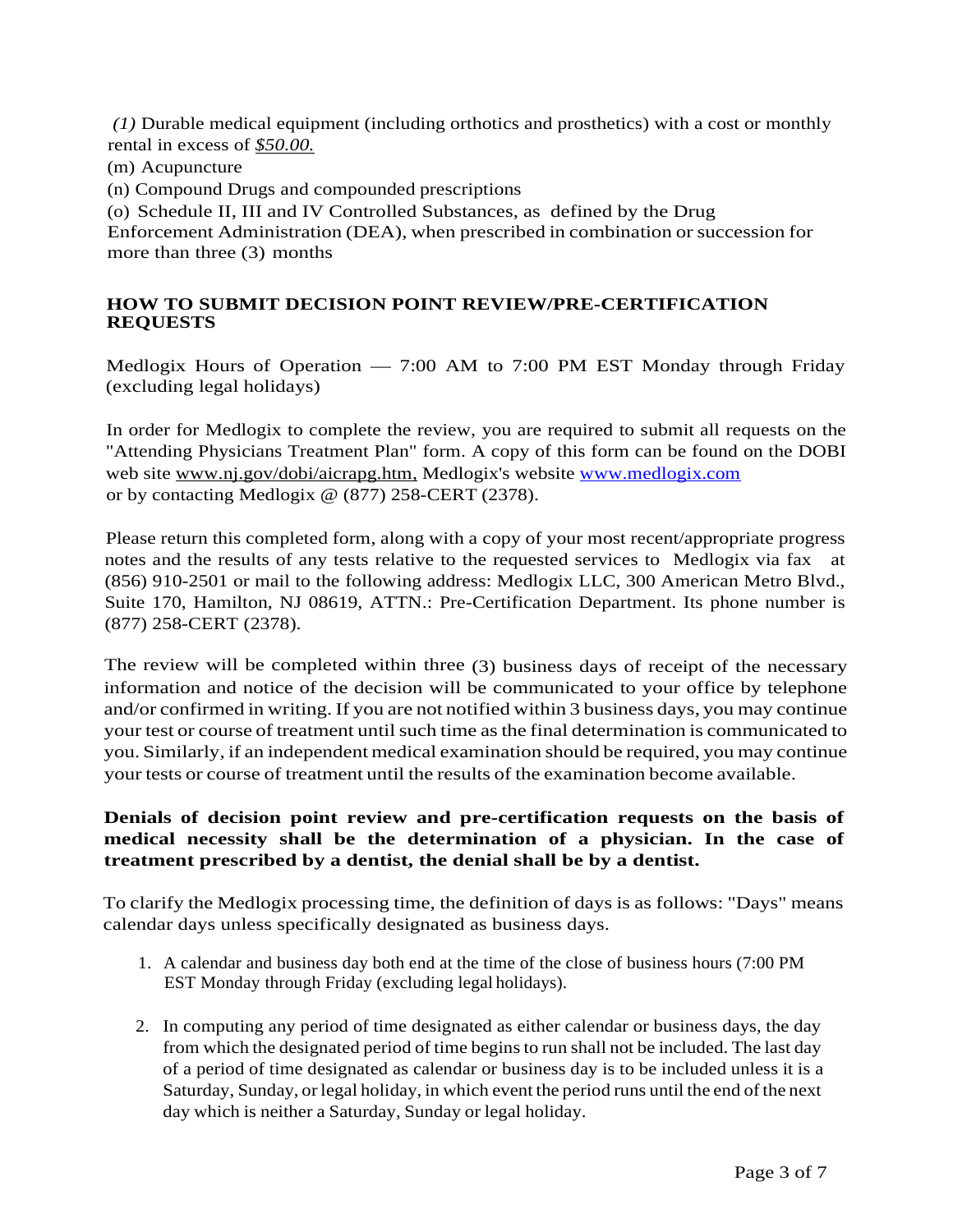3. Example: Response to a properly submitted provider request is due back no later than 3 business days from the date Medlogix receives the submission. Medlogix receives an Attending Provider Treatment Plan Form by facsimile transmission dated 1:00 PM EST on Wednesday February 6, 2013. Day one ofthe 3-buisness day period is Thursday, February 7, 2013. Since the 3rd day would be Saturday, February 9, 2013, Medlogix's decision is due no later than close of business Monday, February 11, 2013.

#### **INDEPENDENT MEDICAL EXAMS**

If the need arises for Medlogix to utilize an independent medical exam during the decision point review/pre-certification process, the guidelines in accordance to 11:3-4.7(e) 1-7 will be followed. This includes but is not limited to: prior notification to the injured person or his or her designee, scheduling the exam within seven calendar days of the receipt of the attending physicians treatment plan form (unless the injured person agrees to extend the time period), having the exam conducted by a provider in the same discipline, scheduling the exam at a location reasonably convenient to the injured person, and providing notification of the decision within three business days after attendance of the exam.

*The injured person is required to bring all of their medical records, DME and prescriptions to the IME. Failure to do so will result in an unexcused failure to attend the IME. Merchants also requires that the injured person notify us at least 10 days in advance of the IME if an interpreter is needed.*

If the injured person has two or more unexcused failures to attend the scheduled exam, notification will be immediately sent to the injured person or his or her designee, and all providers treating the injured person for the diagnosis (and related diagnosis) contained in the attending physicians treatment plan form. The notification will place the injured person on notice that all future treatment, diagnostic testing or durable medical equipment required for the diagnosis (and related diagnosis) contained in the attending physicians treatment plan form will not be reimbursable as a consequence for failure to comply with the plan.

#### **POSSIBLE OUTCOMES**

The following are the possible outcomes of our review:

(a) The requested service is certified.

(b) If Medlogix receives information that, in their view, is insufficient to support the requested test or service, they will issue an administrative non-certification and will continue to non-cert the requested test or service until such time as they receive documentation sufficient to evaluate the request.

(c) In the event Medlogix feels a change in the requested test or service is advisable (whether in frequency, duration, intensity or place of service or treatment), they will notify your office of the modified results.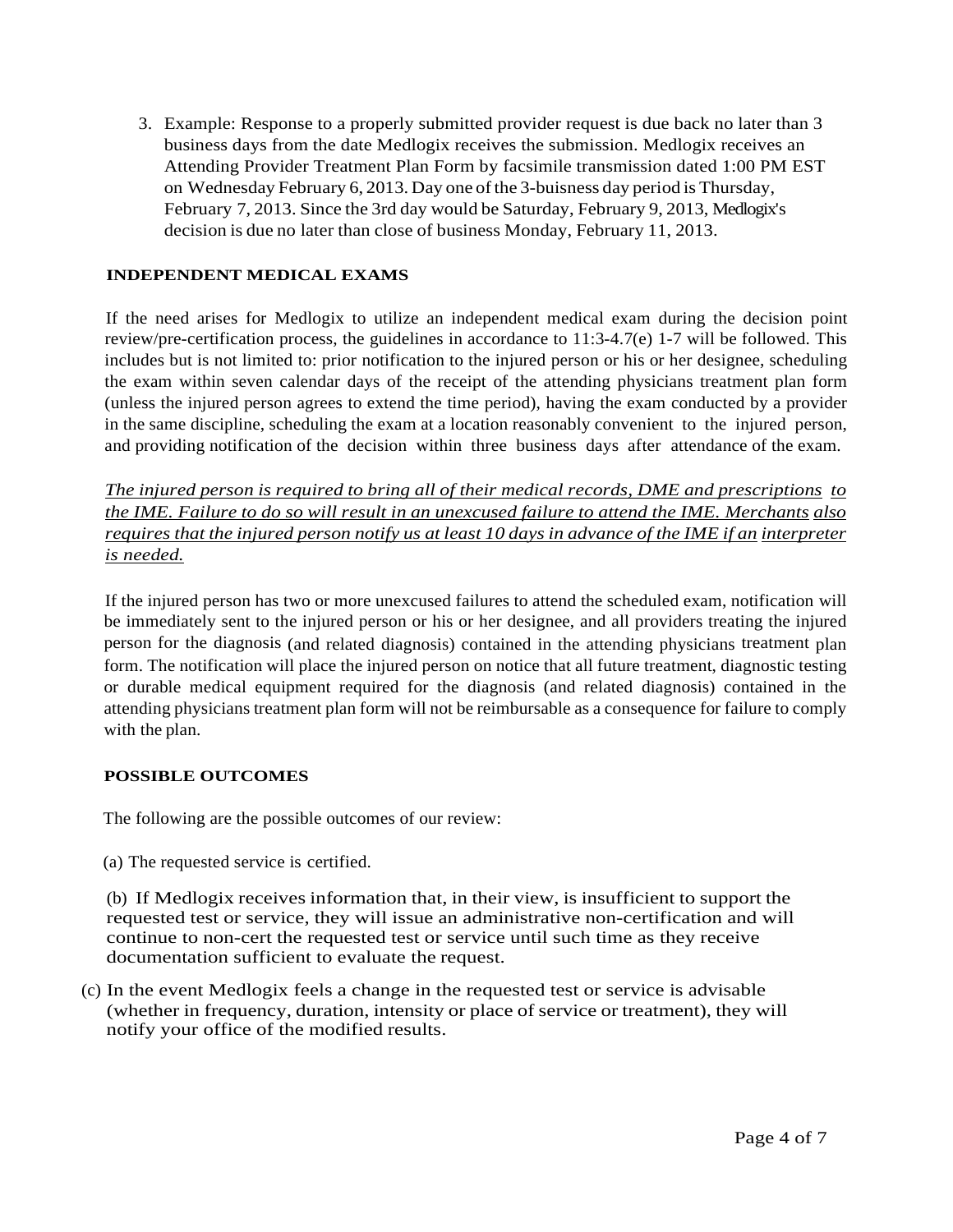(d) In the event Medlogix is unable to certify your request, your office will be notified of the results and a Medlogix Medical Director will be available through an internal reconsideration process to discuss the case with you. Medlogix may also request that the patient undergo an Independent Medical Examination. Any such exam will be scheduled in accordance with 11:3-4.7(e) 1-7 as stated In the Independent Medical Exams section above.

## **INTERNAL APPEAL PROCESS**

Prior to making a request for alternate dispute resolution, all appeals must be initiated using the forms established by the NJ Department of Banking and Insurance. The minimum required information (identified by form section number) is as follows: KEY DATES (sections 1-2) CLAIM INFO (sections 3-5) PATIENT INFO (sections 6-7 and 9-13) PROVIDER/FACILITY INFO (sections 14-25) DOCUMENTS INCLUDED INFO (section 29 indicated with asterisk) PRE-SERVICE APPEALS ISSUES INFO (sections 30-31, and 32, 33, or 34) POST-SERVICE APPEALS ISSUES INFO (sections 30-31, 33 and/or 38 and 34-36 if completing section 38) PRE-SERVICE SIGNATURE INFO (sections 35-36) POST-SERVICE SIGNATURE INFO (sections 39-40). Failure to follow these requirements will be considered an incomplete submission and will result in an administrative denial. This incomplete submission does not constitute acceptance within the required timeframes for Pre-service and Post-service appeals.

Failure to utilize the Internal Appeals procedures as outlined in 11:3-4.7B on the forms established by the Department prior to filing arbitration or litigation will invalidate any assignment of benefits.

There are two types of appeals (with specific workflows) that can be considered:

Pre-service: an appeal of the denial or modification of a decision point review or precertification request prior to the performance or issuance of the requested medical procedure, treatment, diagnostic test, other service, and/or durable medical equipment on the grounds of medical necessity.

The Pre-service appeal form and any supporting documentation shall be submitted by the provider to Medlogix via fax @ (856) 910-2501 or in writing @ 300 American Metro Blvd., Suite 170, Hamilton, NJ 08619.

A pre-service appeal shall be submitted no later than 30 days after receipt of a written denial or modification of requested services.

Decisions on pre-service appeals shall be issued by the insurer or its designated vendor to the provider who submitted the appeal no later than 14 days after receipt of the pre-service appeal form and any supporting documentation. If it's determined that the new information submitted with the appeal requires the need of an expert report or addendum to an expert report (ie: Peer Review, Independent Medical Exam, Medical Director Review, etc...) to properly respond to the appeal, an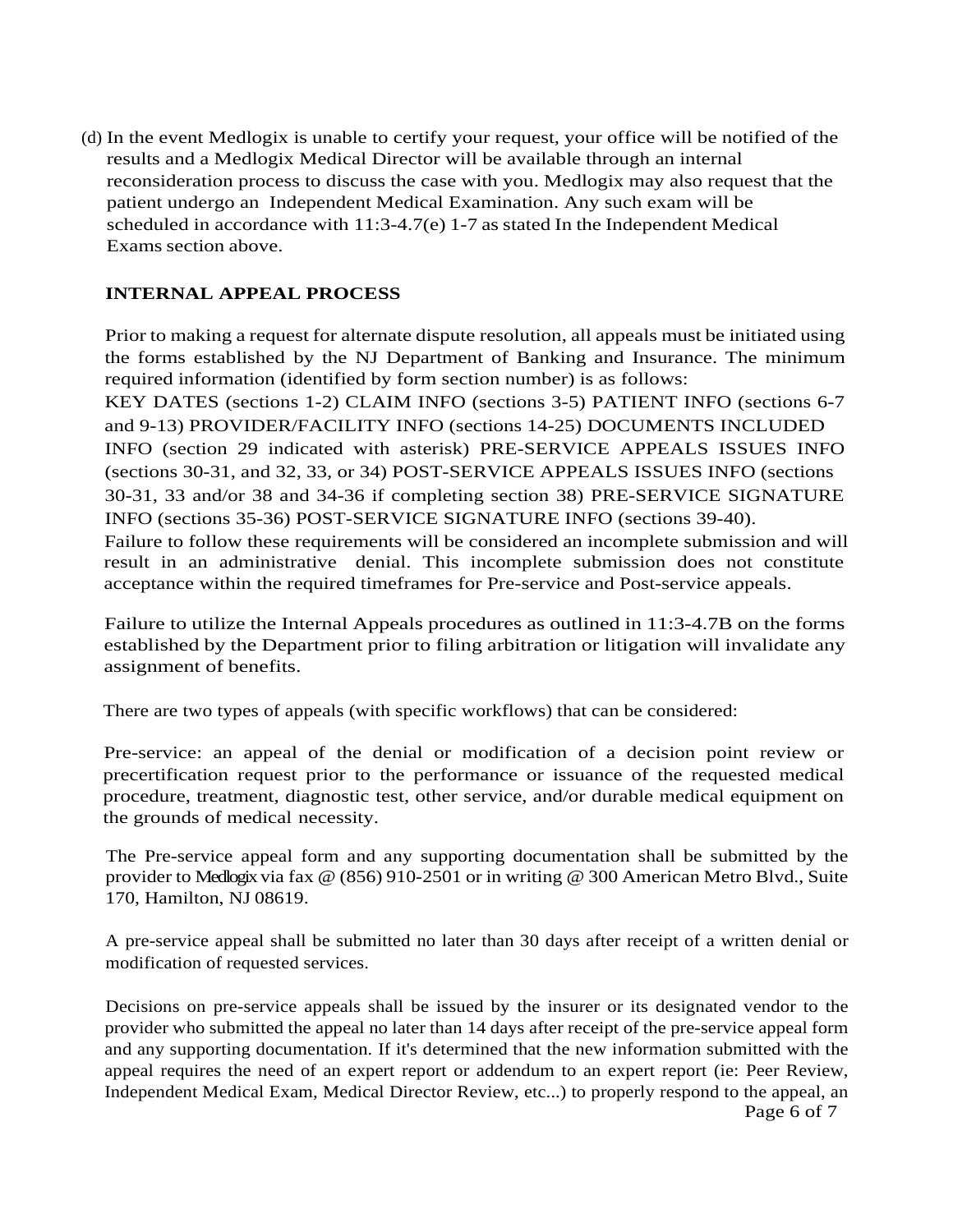additional 10 days will be added to the response timerequirement.

Post-service: an appeal subsequent to the performance or issuance of the services and/or what should be reimbursed.

The Post-service appeal form and any supporting documentation shall be submitted by the provider to Medlogix via fax @ (856) *552-1999* or in writing @ 300 American Metro Blvd., Suite 170, Hamilton, NJ 08619.

A post-service appeal shall be submitted at least 45 days prior to initiating alternate dispute resolution pursuant to N.J.A.C. 11:3-5 or filing an action in Superior Court.

Decisions on post-service appeals shall be issued by the insurer or its designated vendor to the provider who submitted the appeal no later than 30 days after receipt of the appeal form and any supporting documentation. If it's determined that the new information submitted with the appeal requires the need of an expert report or addendum to an expert report (i e: Professional Code Review, Medical Bill Audit Report, UCR Analytical Analysis, etc...) to properly respond to the appeal, an additional 10 days will be added to the response time requirement.

The appeal process described above provides only one-level of appeal prior to submitting the dispute to alternate dispute resolution. A provider cannot submit a pre-service appeal and then a post- service appeal on the same issue. The preapproval of the treatment and the reimbursement for that treatment are separate issues. A provider can submit a pre-service appeal for the treatment and then a postservice appeal for the reimbursement for thattreatment.

If a claimant or provider retains counsel to represent them during the Internal Appeal Procedures, they do so strictly at their own expense. No reimbursement will be issued for counsel fees or any other costs, regardless of the outcome of the appeal.

# **ASSIGNMENTS OF BENEFITS**

Please also note that, if you accept an assignment of benefits from the patient, you are required to hold the insured harmless from any reduction in benefits caused by a failure on your part to follow the decision point review/pre-certification process. All assignments are subject to all requirements, duties and conditions of the insurer's pre-certification plan, patient's/insured's policy, including, but not limited to, pre-certification, Decision Point Reviews, exclusions, deductibles and copayments.

### **VOLUNTARY UTILIZATION PROGRAM**

In accordance with N.J.A.C. 11:3-4.8(b) the plan includes a voluntary utilization program for:

- 1. Magnetic Resonance Imagery
- 2. Computer Assisted Tomography

3. The electro diagnostic tests listed in N.J.A.C. 11:3-4.5(b) 1 through 3 except for needle EMGs, H-reflex and nerve conduction velocity (NVC) tests performed together by the treating physician